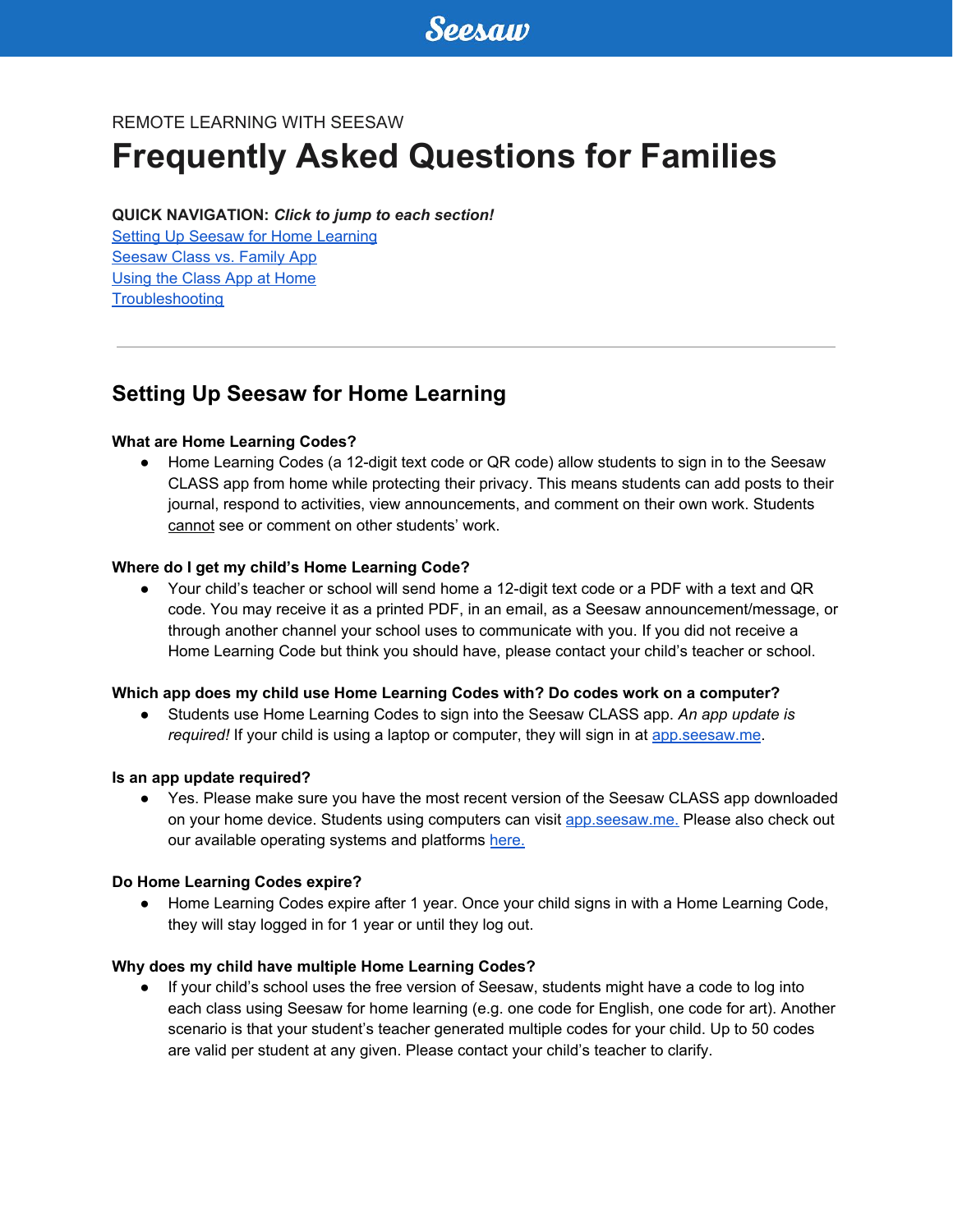# <span id="page-1-0"></span>**Seesaw Class vs. Family App**

### **Why can't I just use the Family app?**

● Home Learning Codes allow students to access their journal and all Class app learning tools. The Family app is great for family members and teachers to communicate, but students should use the Class app for home learning.

#### **Can students access activities in the Family app?**

● No. Students access activities in the Class app by signing in with their Home Learning Code.

# If a student logs into the Class app, then on the same device a family member logs into the Family app to message the teacher, does the student need to log out of the Class app? What about on a **computer?**

● If using the Seesaw Class app, students can stay logged in. The Class app and the Family app are separate applications. If using a computer, your student will need to log out for you to log into as a family member.

# I'm a family member. Can my child and I use the same email address to log into the Class app and **Family app?**

● No. If you try to use the same email address for a student account and a family account, you will receive an error message.

# <span id="page-1-1"></span>**Using the Class App at Home**

#### **What can students do on the Class app?**

● Students can use Seesaw learning tools to post to their journal, view and respond to activities, view announcements from the teacher, and comment on their own work. Students cannot log in as another student, see another student's work, or comment on another student's work with Home Learning codes.

#### **How do activities work?**

● Your child's teacher may assign activities in Seesaw. Students click on the Activities tab to see activities their teacher has assigned to them. To respond to an activity, your child should tap +Add Response in the Activities tab. Your child will be able to use Seesaw learning tools and their work will be added to their journal.

#### **Can I message the teacher from the Class app?**

● No. You should use the Family app to message the teacher.